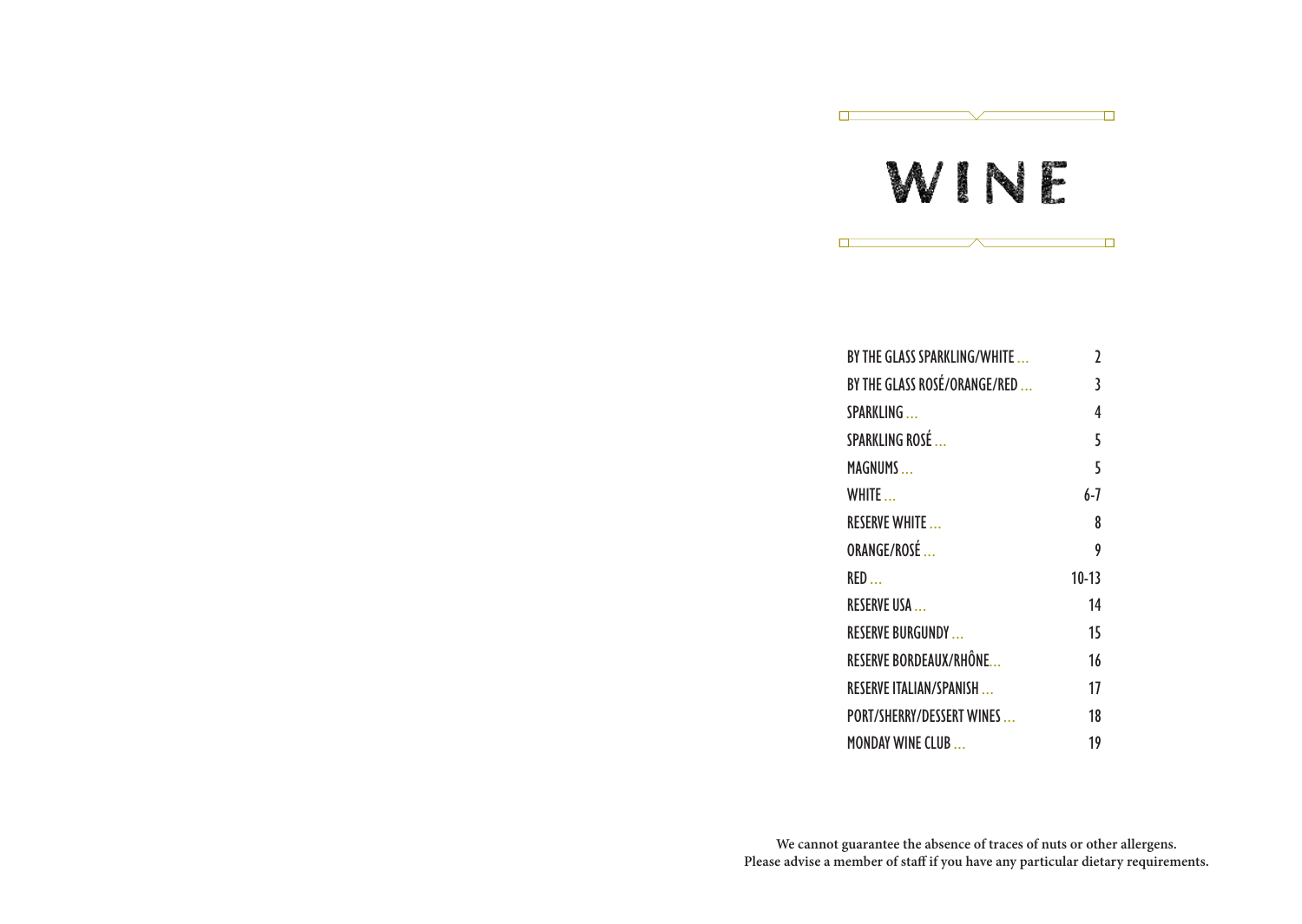#### **WINES BY THE GLASS**

| SPARKLING                                                            | 50Z              |
|----------------------------------------------------------------------|------------------|
| Nino Franco, Prosecco Superiore 'Rustico', NV                        | 15               |
| Veneto, Italy                                                        |                  |
| Schramsberg, Blanc de Noirs, 2017<br>Napa Valley, California         | 23               |
| Diebolt-Vallois, Brut Blanc de Blancs NV<br>Champagne, France        | 29               |
| Nyetimber, 'Classic Cuvée', MV<br>Sussex, England                    | 34               |
|                                                                      |                  |
| <b>SPARKLING ROSÉ</b><br>Gaston Chiquet, Brut Rosé, NV               | 50Z<br>32        |
| Champagne, France                                                    |                  |
| WHITE                                                                | 5 <sub>O</sub> Z |
| Haut Bourg, Muscadet 'Côte de Grandlieu', 2020<br>Loire, France      | 13               |
| Elena Walch, Pinot Grigio, 2020<br>Alto Adige, Italy                 | 15               |
| Ojai, Bien Nacido Chardonnay, 2020<br>California, USA                | 23               |
| Mullineux, Old Vines White Blend, 2019<br>Swartland, South Africa    | 25               |
| Patrick Piuze, Chablis 'Terroir Découverte', 2020<br>Chablis, France | 27               |

#### **MONDAY WINE CLUB**

 $\Box$ 

**On Mondays, we encourage you to bring your own bottle of wine and we'll cork it for only \$10.**

**There's no tricky initiation test to join the club, just come armed with a bottle (or two or three…) and you're in.** 

**For maximum value bring a Nebuchadnezzar of Champagne or a Balthazar of Burgundy – there will still only be a \$10 corkage fee on each.**

 $\top$ 



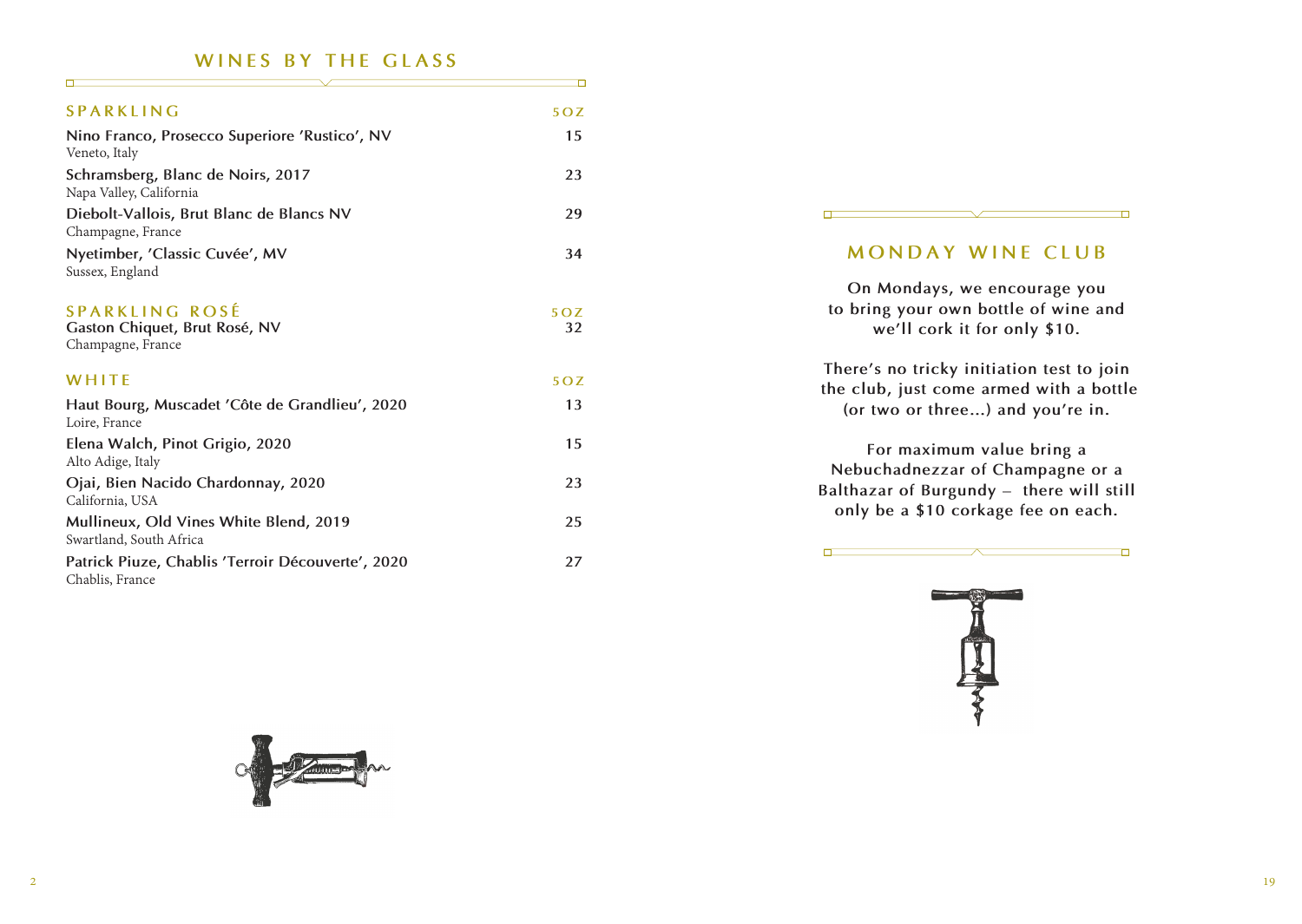| PORT & MADEIRA                                          | $3OZ$ BTL |       |
|---------------------------------------------------------|-----------|-------|
|                                                         |           |       |
| Niepoort, Late Bottled Vintage, 2016<br>Douro, Portugal | 11        | 79    |
| Broadbent, 10 year Verdelho, NV<br>Madeira, Portugal    | 17        | - 131 |

| <b>SHERRY</b>                                                | 3 O Z | <b>BTL</b> |
|--------------------------------------------------------------|-------|------------|
|                                                              |       |            |
| Lustau, Manzanilla 'Papirusa', NV<br>Jerez, Spain            | 11    | 79         |
| Valdespino, Olorosco Viejo 'Don Gonzalo', NV<br>Jerez, Spain | 15    | 89         |

| <b>DESSERT WINE</b>                                                                       | 3 O Z | <b>BTI</b> |
|-------------------------------------------------------------------------------------------|-------|------------|
|                                                                                           |       |            |
| Alfred Merkelbach, Kinheimer Rosenberg<br><b>Riesling Auslese, 2018</b><br>Mosel, Germany |       | 80         |
| Moulin Touchais, Coteaux du Layon, 1996<br>Loire, France                                  | 15    | 116        |
| Royal Tokaji, Late Harvest, 2017 500ml<br>Tokaj, Hungary                                  |       | 58         |

#### **WINES BY THE GLASS**

 $\Box$ 

| 5 <sub>O</sub> Z |
|------------------|
| 13               |
| 15               |
| 5 <sub>O</sub> Z |
| 19               |
| 50Z              |
| 17               |
| 19               |
| 20               |
| 27               |
| 32               |
| 44               |
|                  |

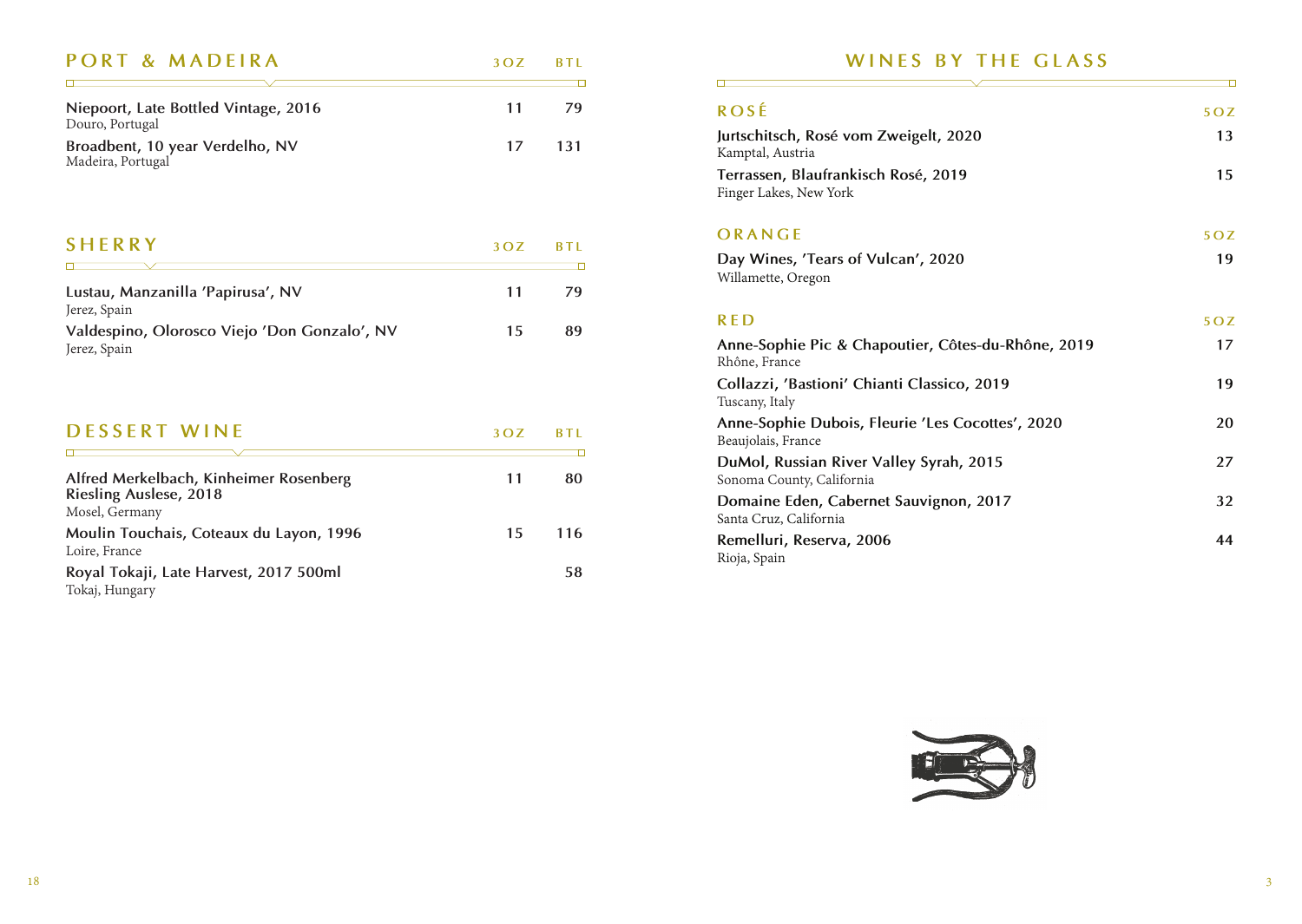#### **SPARKLING BTL**

<u> Tanzania (h. 1888).</u>

|                                                                                    | Ō   | $\Box$                                                                           | Ō          |
|------------------------------------------------------------------------------------|-----|----------------------------------------------------------------------------------|------------|
| Domaine Rolet, Crémant du Jura, NV<br>Jura, France                                 | 61  | Isole e Olena, 'Cepparello', 2018<br>Tuscany                                     | 257        |
| Nino Franco, Prosecco Superiore 'Rustico', NV<br>Veneto, Italy                     | 65  | Lisini, Brunello di Montalcino Riserva, 2012<br>Tuscany                          | 257        |
| Raventos I Blanc, Conca del Riu Anoia 'De la Finca', 2017<br>Penedes, Spain        | 84  | La Massa, Toscana Rosso 'Giorgio Primo', 2018<br>Tuscany                         | 273        |
| Domaine Huet, Vouvray Pétillant, 2015<br>Loire, France                             | 88  | Nervi-Conterno, Gattinara 'Valferana', 2014<br>Piedmont                          | 299        |
| Los Bermejos, Espumoso Brut Nature, 2018<br>Canary Islands, Spain                  | 99  | Il Paradiso di Manfredi, Brunello di Montalcino, 2013<br>Tuscany                 | 326        |
| Loimer, Extra Brut, NV<br>Kamptal, Austria                                         | 110 | Oddero, Barolo Riserva 'Vigna Rionda', 2008<br>Piedmont                          | 410        |
| Ca' del Bosco, Franciacorta 'Cuvée Prestige', NV<br>Lombardy, Italy                | 116 | Cascina Baricchi, Barbaresco Riserva 'Quindicianni', 2004<br>Piedmont            | 446        |
| Schramsberg, Blanc de Noirs, 2017<br>Napa Valley, California                       | 121 | Giuseppe Mascarello, Barolo 'Monprivato', 2017<br>Piedmont                       | 551        |
| Nyetimber, 'Classic Cuvée', NV<br>Sussex, England                                  | 137 | Emidio Pepe, Montepulciano d'Abruzzo, 2007<br>Abruzzo                            | 683        |
| Diebolt-Vallois, Brut Blanc de Blancs, NV<br>Champagne, France                     | 142 | Dal Forno Romano, Amarone della Valpolicella, 2012<br>Veneto                     | 945        |
| Thiénot, Brut, NV<br>Champagne, France                                             | 147 | Giuseppe Mascarello, Barolo Riserva 'Monprivato Ca d'Morissio', 2012<br>Piedmont | 1838       |
| Gusbourne, Brut Reserve, 2015<br>Kent, England                                     | 163 |                                                                                  |            |
| Pierre Peters, Brut Blanc de Blancs 'Cuvee de Reserve', NV<br>Champagne, France    | 168 | <b>RESERVE SPANISH</b>                                                           | <b>BTL</b> |
| Geoffroy, Brut 1er Cru 'Empreinte', 2013<br>Champagne, France                      | 168 | Descendientes de J. Palacios, 'Corullon', 2018                                   | 147        |
| J-M Sélèque, Extra Brut 'Solessence 7 Villages', NV<br>Champagne, France           | 173 | Bierzo                                                                           |            |
| Vilmart & Cie, Brut 1er Cru 'Grand Cellier', NV<br>Champagne, France               | 205 | Vega Sicilia & Benjamin de Rothschild, 'Macán', 2016<br>Rioja                    | 273        |
| Pierre Gimonnet, Extra Brut Blanc de Blancs 'Oenophile', 2010<br>Champagne, France | 208 | Mas Doix, 'Doix' Costers de Vinyes Velles, 2014<br>Priorat                       | 278        |
| Jacquesson, Extra Brut 'Cuvée 744', NV<br>Champagne, France                        | 242 | Familia Torres, 'Mas la Plana' Cabernet Sauvignon, 2008<br>Penedès               | 296        |
| Gonet-Médeville, Extra Brut 'Champ d'Alouette', 2004<br>Champagne, France          | 292 | Vega Sicilia, 'Valbuena', 2015<br>Ribera del Duero                               | 525        |
| Drappier, 'Grande Sendrée', 2010<br>Champagne, France                              | 310 | Vega Sicilia, 'Unico', 2010<br>Ribera del Duero                                  | 1418       |

#### **RESERVE ITALIAN** BTL

| Isole e Olena, 'Cepparello', 2018<br>Tuscany                                     | 257  |
|----------------------------------------------------------------------------------|------|
| Lisini, Brunello di Montalcino Riserva, 2012<br>Tuscany                          | 257  |
| La Massa, Toscana Rosso 'Giorgio Primo', 2018<br>Tuscany                         | 273  |
| Nervi-Conterno, Gattinara 'Valferana', 2014<br>Piedmont                          | 299  |
| Il Paradiso di Manfredi, Brunello di Montalcino, 2013<br>Tuscany                 | 326  |
| Oddero, Barolo Riserva 'Vigna Rionda', 2008<br>Piedmont                          | 410  |
| Cascina Baricchi, Barbaresco Riserva 'Quindicianni', 2004<br>Piedmont            | 446  |
| Giuseppe Mascarello, Barolo 'Monprivato', 2017<br>Piedmont                       | 551  |
| Emidio Pepe, Montepulciano d'Abruzzo, 2007<br>Abruzzo                            | 683  |
| Dal Forno Romano, Amarone della Valpolicella, 2012<br>Veneto                     | 945  |
| Giuseppe Mascarello, Barolo Riserva 'Monprivato Ca d'Morissio', 2012<br>Piedmont | 1838 |

#### **RESERVE SPANISH BTL** <u> El propio de la propio de la propio de la propio de la propio de la propio de la propio de la propio de la p</u>  $\overline{\phantom{0}}$

| Descendientes de J. Palacios, 'Corullon', 2018<br>Bierzo           | 147  |
|--------------------------------------------------------------------|------|
| Vega Sicilia & Benjamin de Rothschild, 'Macán', 2016<br>Rioja      | 273  |
| Mas Doix, 'Doix' Costers de Vinyes Velles, 2014<br>Priorat         | 278  |
| Familia Torres, 'Mas la Plana' Cabernet Sauvignon, 2008<br>Penedès | 296  |
| Vega Sicilia, 'Valbuena', 2015<br>Ribera del Duero                 | 525  |
| Vega Sicilia, 'Unico', 2010<br>Ribera del Duero                    | 1418 |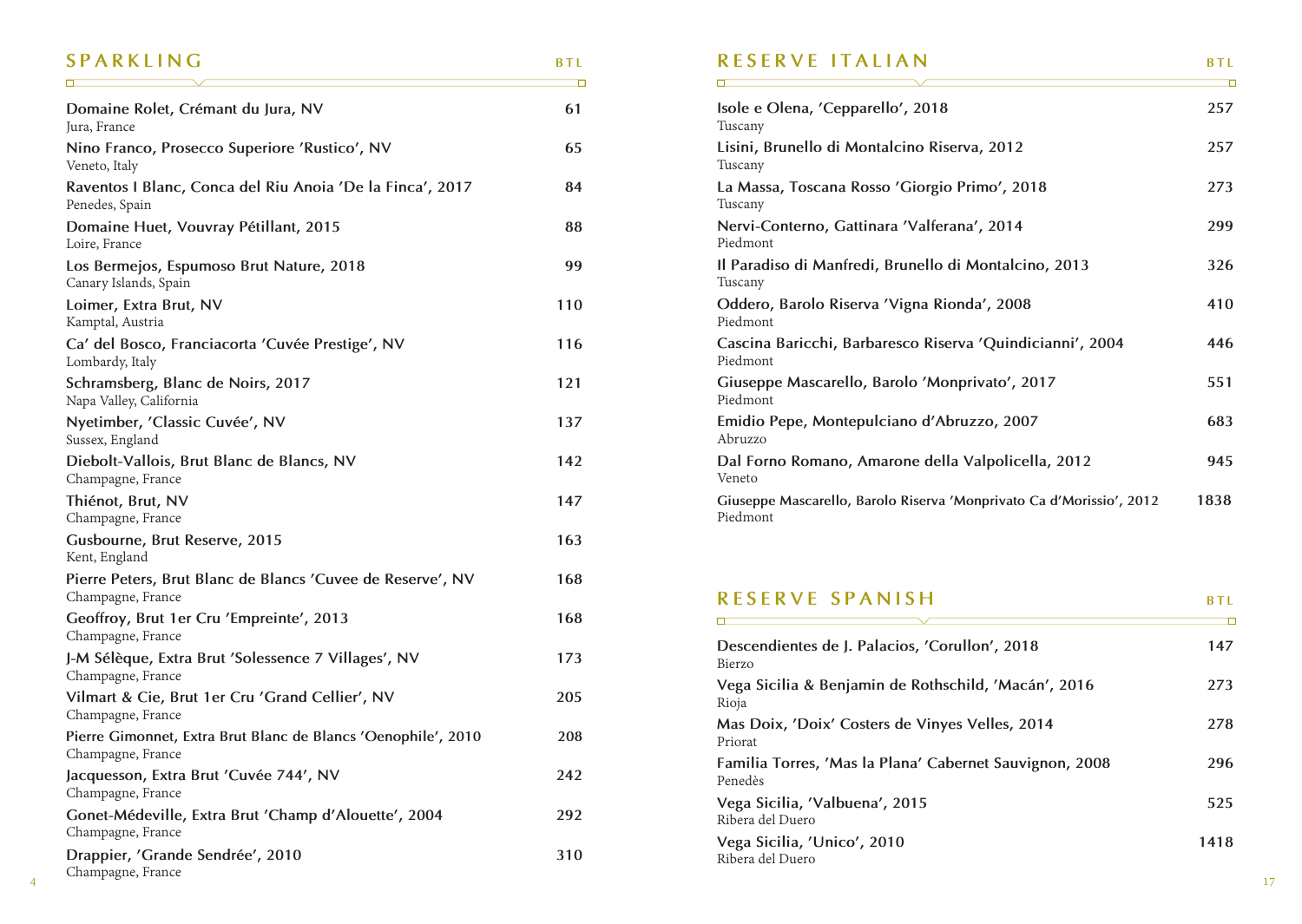# **RESERVE BORDEAUX** BTL

| Château Langoa Barton, 2010<br>Saint-Julien                      | 341            |
|------------------------------------------------------------------|----------------|
| Château Pape Clément, 2014<br>Pessac-Léognan                     | 420            |
| Château Talbot, 1996<br>Saint-Julien                             | 546            |
| Château Pichon Longueville Comtesse de Lalande, 2018<br>Pauillac | 609            |
| Château Calon-Ségur, 2005<br>Saint-Estephe                       | 630            |
| Château Leoville Las Cases, 2001<br>Saint-Julien                 | 735            |
| Château Ducru-Beaucaillou, 2006<br>Saint-Julien                  | 740            |
| Château Lynch Bages, 2000<br>Pauillac                            | 930            |
| Château L'Évangile, 2000<br>Pomerol                              | 1580           |
| Château Ducru-Beaucaillou, 1982<br>Saint-Julien                  | 1549           |
| Château Latour, 2012<br>Pauillac                                 | 1801           |
| Château Lafite, 2011<br>Pauillac                                 | 1885           |
| Château Margaux, 1996<br>Margaux                                 | 2783           |
| Château Pichon Longueville Comtesse de Lalande, 1982<br>Pauillac | 3140<br>$\Box$ |
| RESERVE RHÔNE                                                    | BTL            |
| Jean-Louis Chave, 2017<br>Saint-Joseph                           | 214            |
| Jean-Michel Stephan, 'Coteaux de Tupin', 2015<br>Côte-Rôtie      | 341            |
| Saint Préfert, 'Charles Giraud', 2019<br>Châteauneuf-du-Pape     | 394            |
| Jean-Louis Chave, 2018<br>Hermitage                              | 761            |

### **SPARKLING ROSÉ BTL**

 $\Box$ 

 $\Box$ 

| Berlucchi, Franciacorta Rosé, NV<br>Lombardy, Italy                  | 131 |
|----------------------------------------------------------------------|-----|
| Gaston Chiquet, Brut Rosé, NV<br>Champagne, France                   | 142 |
| Laherte Frère, Brut Rosé 'Ultratradition', NV<br>Champagne, France   | 147 |
| Gusbourne, Brut Rosé, 2015<br>Kent, England                          | 205 |
| Valentin Leflaive, Grand Cru Brut Rosé MA   16   60<br>Kent, England | 206 |
| Gosset, Brut 'Grand Rosé', NV<br>Champagne, France                   | 210 |

#### **MAGNUMS**

| <b>SPARKLING</b>                                                                           | <b>BTL</b> |
|--------------------------------------------------------------------------------------------|------------|
| Taille aux Loups, 'Triple Zero' Brut, NV<br>Loire, France                                  | 182        |
| Schramsberg, Blanc de Blancs, 2017<br>Napa Valley, California                              | 276        |
| Jacquesson, 'Cuvée 744', NV<br>Champagne, France                                           | 552        |
| WHITE                                                                                      | <b>BTL</b> |
| Guiberteau, Saumur Blanc, 2018<br>Loire, France                                            | 215        |
| William Fèvre, Chablis Grand Cru Bougros<br>'Côtes de Bouguerots', 2015<br>Chablis, France | 606        |
| <b>RED</b>                                                                                 | <b>BTL</b> |
| Walter Scott, 'Justice Vineyard' Pinot Noir, 2017<br>Willamette Valley, Oregon             | 386        |
| Mullineux, 'Granite' Syrah, 2015<br>Swartland, South Africa                                | 524        |
| Philip Togni, Spring Mountain Cabernet Sauvignon, 2018<br>Napa Valley, California          | 937        |

 $\overline{\phantom{0}}$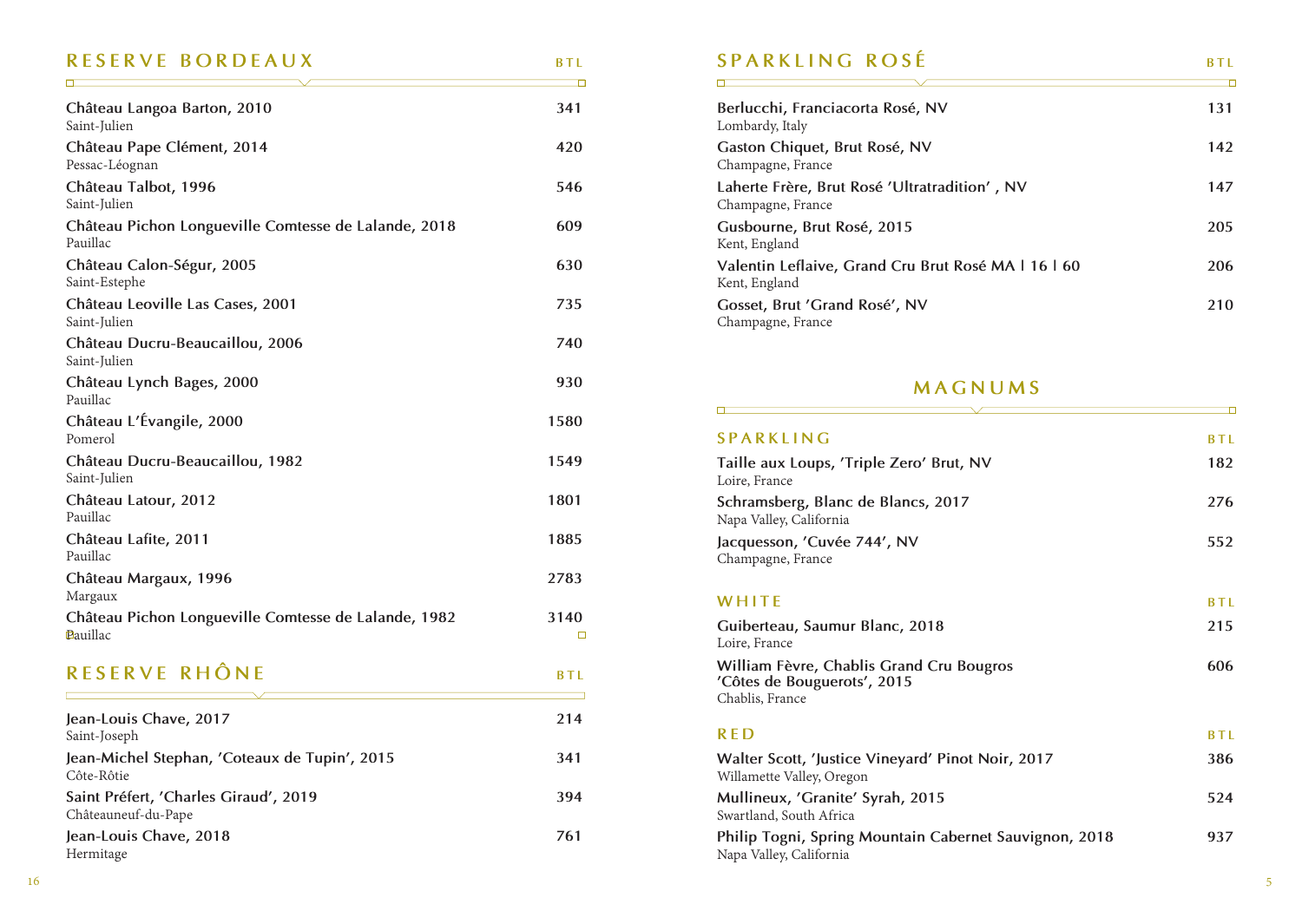| WHITF                                                                                    | 175ML | <b>BTL</b><br>┲ |
|------------------------------------------------------------------------------------------|-------|-----------------|
| Haut Bourg, Muscadet 'Côte de Grandlieu', 2020<br>Loire, France                          |       | 42              |
| Loimer, 'Lois' Gruner Veltliner, 2020<br>Kamptal, Austria                                |       | 50              |
| Andrea Felici, Verdicchio dei Castelli di Jesi Classico Superiore, 2020<br>Marche, Italy |       | 53              |
| Marc Kreydenweiss, 'Kritt' Pinot Blanc, 2017<br>Alsace, France                           |       | 55              |
| Pieropan, Soave Classico, 2019<br>Veneto, Italy                                          |       | 55              |
| Elena Walch, Pinot Grigio, 2020<br>Alto Adige, Italy                                     |       | 57              |
| Holm Oak Vineyards, Pinot Gris, 2018<br>Tasmania, Australia                              |       | 61              |
| Sandhi, 'Central Coast' Chardonnay, 2020<br>Central Coast, California                    |       | 61              |
| Domaine des Bérioles, 'Trésaille' Tréssallier, 2020<br>Loire, France                     |       | 69              |
| Henri Perrusset, Macon-Farges 'Selection Vielles Vignes', 2017<br>Burgundy, France       |       | 69              |
| Karthauserhof, Alte Reben Riesling Trocken, 2017<br>Mosel, Germany                       |       | 71              |
| Txomin Etxaniz, Getariako Txakolina, 2020<br>Getaria, Spain                              |       | 74              |
| Raimbault-Pineau, Sancerre, 2020<br>Loire, France                                        |       | 76              |
| Beau Rivage, Chenin Blanc, 2017<br>Clarksburg, California                                |       | 76              |
| Bernhard Ott, 'Fass 4' Gruner Veltliner, 2020<br>Wagram, Austria                         |       | 78              |
| I Favati, Greco di Tufo 'Terrantica Etichetta Bianca', 2012<br>Campania, Italy           |       | 79              |
| Oremus, 'Mandolas' Dry Furmint, 2017<br>Tokaji, Hungary                                  |       | 84              |
| Olivier Leflaive, Bourgogne Blanc 'Les Sétilles', 2019<br>Burgundy, France               |       | 86              |
| Wenzlau Vineyards, 'The Drawing Board' Chardonnay, 2015<br>Santa Barbara, California     |       | 86              |
| Domaine de l'Horizon, 'L'Esprit de l'Horizon' Blanc, 2017<br>Côtes Catalanes, France     |       | 88              |

#### **RESERVE BURGUNDY** BTL

<u> The Communication of the Communication of the Communication of the Communication of the Communication of the Communication of the Communication of the Communication of the Communication of the Communication of the Commun</u>

| Benjamin Leroux, 2019<br>Gevrey-Chambertin                               | 221  |
|--------------------------------------------------------------------------|------|
| Lucien Boillot, 'Les Croix Noires' 1er Cru, 2011<br>Pommard              | 247  |
| Simon Bize, 'Les Talmettes' 1er Cru, 2019<br>Savigny-les-Beaune          | 252  |
| Domaine de Montille, 'Aux Thorey' 1er Cru, 2017<br>Nuits-St-Georges      | 257  |
| Genot-Boulanger, 'Clos du Chapitre' 1er Cru, 2017<br>Aloxe-Corton        | 269  |
| Trapet Père & Fils, 'Ostrea', 2017<br>Gevrey-Chambertin                  | 273  |
| Genot-Boulanger, Clos Blanc 1er Cru, 2018<br>Pommard                     | 289  |
| Henri Gouges, Les Vaucrains 1er Cru, 2017<br>Nuits-St-Georges            | 394  |
| Pierre Morey, Grands Epenots 1er Cru, 2018<br>Pommard                    | 420  |
| Armand Rousseau, 2015<br>Gevrey-Chambertin                               | 468  |
| Domaine Ponsot, 'Cuvée des Alouettes' 1er Cru, 2016<br>Morey-St-Denis    | 604  |
| Chandon de Briailles, Corton-Bressandes Grand Cru, 2006<br>Corton        | 630  |
| Domaine Méo-Camuzet, Corton Grand Cru 'Les Perrières', 2015<br>Corton    | 683  |
| Camille Giroud, Chambertin Grand Cru, 2014<br>Gevrey-Chambertin          | 840  |
| Olivier Bernstein, Mazis-Chambertin Grand Cru, 2011<br>Gevrey-Chambertin | 1103 |
| Domaine de la Romanée-Conti, 2015<br>Echezeaux                           | 2273 |

6

 $\overline{\phantom{0}}$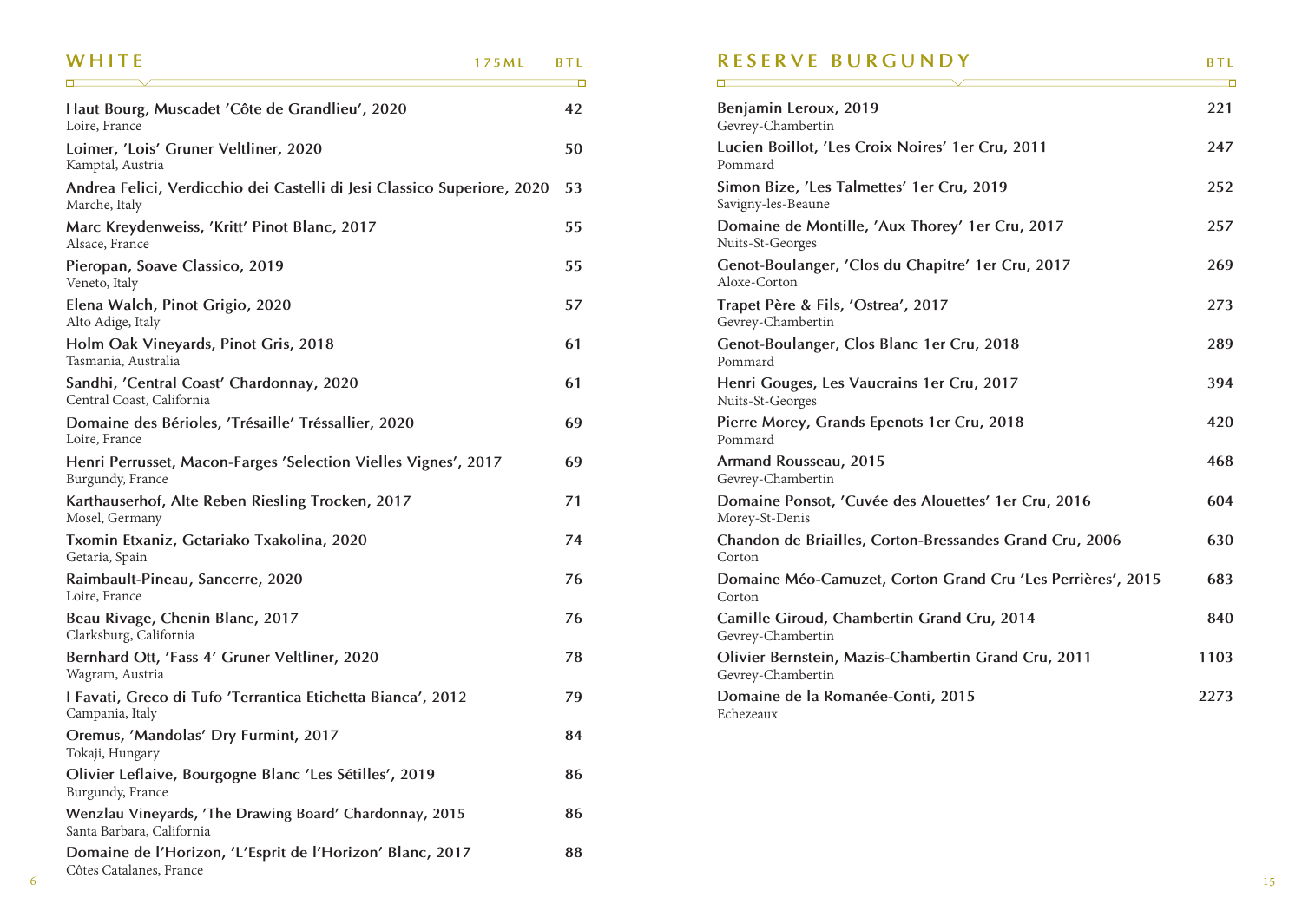#### USA RESERVE **BTL**

 $\overline{\phantom{0}}$ 

| Littorai, 'Savoy Vineyard' Pinot Noir, 2019<br>Anderson Valley, California        | 225  |
|-----------------------------------------------------------------------------------|------|
| Bergstrom, 'Shea Vineyard' Pinot Noir, 2013<br>Willamette Valley, Oregon          | 225  |
| Aubert, 'UV' Pinot Noir, 2019<br>Sonoma Coast, California                         | 236  |
| Ashes & Diamonds, 'Bates Ranch' Mountain Cuvee, 2016<br>Santa Cruz, California    | 278  |
| Corison, Cabernet Sauvignon, 2018<br>Napa Valley, California                      | 284  |
| Peter Michael, 'L'Esprit des Pavots', 2018<br>Sonoma County, California           | 289  |
| Spring Mountain Vineyard, Cabernet Sauvignon, 2006<br>Napa Valley, California     | 298  |
| Eisele Vineyard, 'Altagracia' Cabernet Sauvignon, 2018<br>Napa Valley, California | 362  |
| Quilceda Creek, Cabernet Sauvignon, 2017<br>Columbia Valley, Washington           | 520  |
| Abreu, 'Rothewell Hyde', 2017<br>Napa Valley, California                          | 541  |
| Bond, 'Vecina', 2017<br>Napa Valley, California                                   | 1838 |
| Bond, 'St. Eden', 2017<br>Napa Valley, California                                 | 1838 |
| Bond, 'Quella', 2017<br>Napa Valley, California                                   | 1838 |

| WHITF                                                                           | 175ML | <b>BTL</b> |
|---------------------------------------------------------------------------------|-------|------------|
| Hudelot-Baillet, Hautes Côtes de Nuits Blanc, 2019<br>Burgundy, France          |       | 88         |
| Ojai, Bien Nacido Chardonnay, 2020<br>Santa Barbara, California                 |       | 89         |
| Mullineux, Old Vines White Blend, 2019<br>Swartland, South Africa               |       | 95         |
| Patrick Piuze, Chablis 'Terroir Découverte', 2020<br>Chablis, France            |       | 97         |
| Alain Graillot, Crozes-Hermitage Blanc, 2019<br>Rhône, France                   |       | 100        |
| Heymann Lowenstein, Schieferterrassen Riesling, 2017<br>Mosel, Germany          |       | 100        |
| Evening Land, 'Seven Springs' Chardonnay, 2018<br>Eola-Amity Hills, Oregon      |       | 105        |
| Pra, Soave Classico 'Colle Sant'Antonio', 2016<br>Veneto, Italy                 |       | 107        |
| Sigalas, Santorini Assyrtiko, 2020<br>Santorini, Greece                         |       | 109        |
| Domaine U Stiliccionu, Vermentino, 2016<br>Corsica, France                      |       | 116        |
| Château de Pibarnon, Blandol Blanc, 2020<br>Provence, France                    |       | 116        |
| Jean & Sébastian Dauvissat, Chablis 1er Cru 'Vaillons', 2018<br>Chablis, France |       | 126        |
| Ceritas, 'Marena' Chardonnay, 2019<br>Sonoma Coast, California                  |       | 131        |
| Saumaize-Michelin, Pouilly-Fuissé 'Vers Cras', 2018<br>Burgundy, France         |       | 137        |
| Clos Canarelli, Biancu Gentile, 2017<br>Corsica, France                         |       | 141        |
| Kumeu River, 'Hunting Hill' Chardonnay, 2018<br>Auckland, New Zealand           |       | 145        |
| Clemens Busch, GG Marienburg Rothenpfad Riesling, 2018<br>Mosel, Germany        |       | 151        |
|                                                                                 |       |            |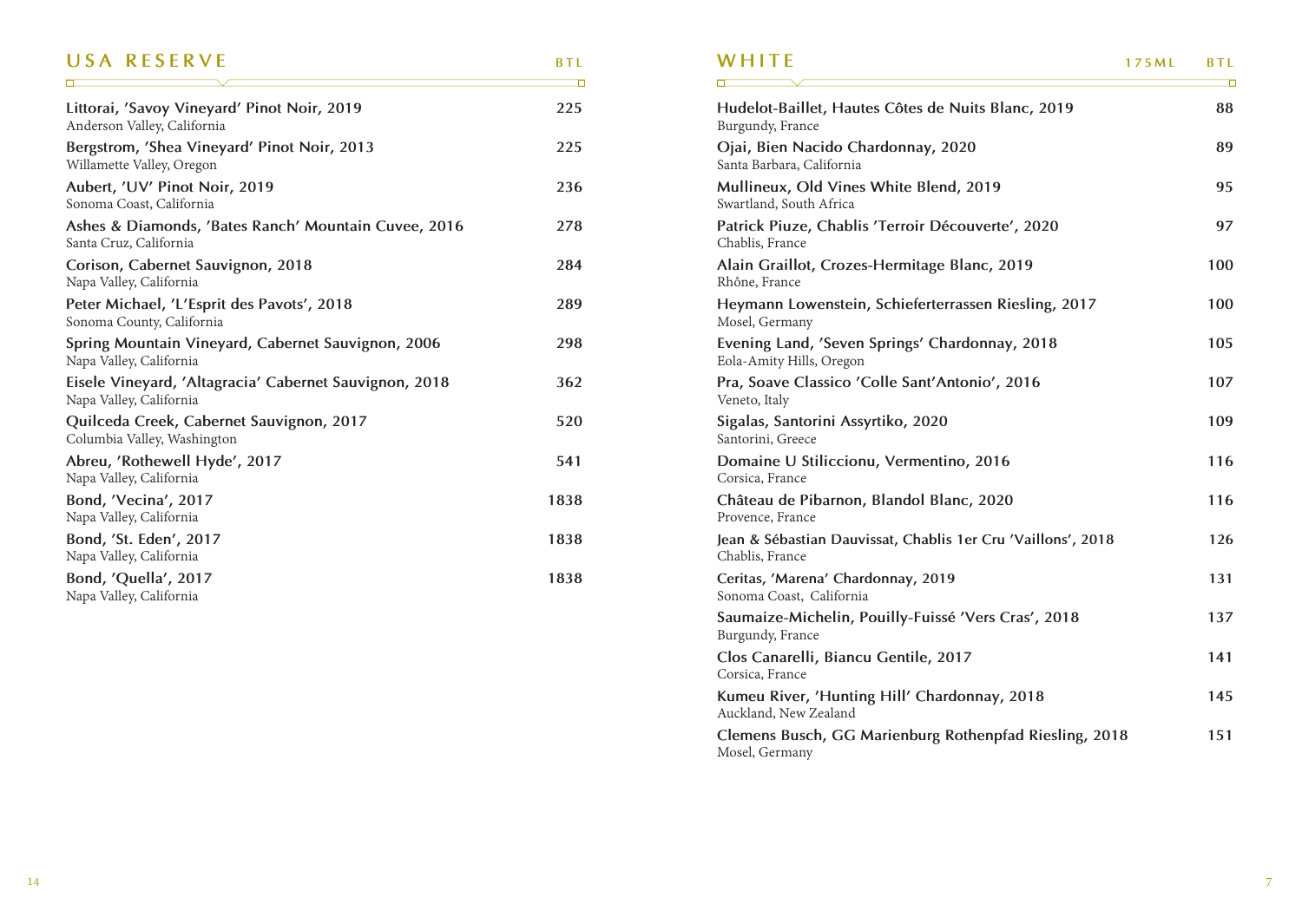#### **RESERVE WHITE** BTL

 $\Box$ 

 $\Box$ 

| Pierre Gaillard, Condrieu<br>Rhône, France                                              | 158 |
|-----------------------------------------------------------------------------------------|-----|
| Tyler, Bien Nacido 'W Block' Chardonnay, 2017<br>Santa Barbara, California              | 158 |
| Raúl Pérez, Ultreia 'La Claudina' Blanco, 2019<br>Bierzo, Spain                         | 160 |
| Alphonse Mellot, Sancerre 'Les Romains', 2019<br>Loire, France                          | 160 |
| Mount Eden Vineyards, Estate Chardonnay, 2017<br>Santa Cruz, California                 | 162 |
| Moreau-Naudet, Chablis 1er Cru Montée de Tonèrre, 2019<br>Chablis, France               | 163 |
| Billaud-Simon, Chablis 1er Cru Les Vaillons, 2018<br>Chablis, France                    | 168 |
| Nicolas Joly, Savennières, 'Les Vieux Clos', 2019<br>Loire, France                      | 176 |
| Olivier Rivière, Mirando al Sur Blanco, 2015<br>Rioja, Spain                            | 184 |
| Borgo del Tiglio, 'Italo & Bruno' Collio Malvasia, 2018<br>Friuli-Venezia-Giulia, Italy | 189 |
| Lagravera, Costers del Segre 'La Pell Saviesa' Blanc, 2014<br>Catalonia, Spain          | 231 |
| Bergstrom, 'Sigrid' Chardonnay, 2016<br>Willamette Valley, Oregon                       | 263 |
| Aubert, 'Powder House' Chardonnay, 2019<br>Sonoma Coast, California                     | 268 |
| Emidio Pepe, Trebbiano d'Abruzzo, 2015<br>Abruzzo, Italy                                | 278 |
| Antica Terra, 'Aurata' Chardonnay, 2018<br>Willamette Valley, Oregon                    | 299 |
| Kongsgaard Chardonnay, 2018<br>Napa Valley, California                                  | 326 |
| Domaine de Chevalier Blanc, Pessac-Léognan, 2010<br>Bordeaux, France                    | 352 |
| Sadie Family Wines, 'Palladius' White Blend, 2018<br>Swartland, South Africa            | 368 |
| Darviot-Perrin Meursault 1er Cru Perrières, 2013<br>Burgundy, France                    | 788 |

## **RED BTL Aristos, 'Barón d'A' Cabernet Sauvignon, 2013 155** Cachapoal Valley, Chile **Chanin, 'Sanford & Benedict' Pinot Noir, 2015 164**

| Santa Barbara, California                                                             |     |
|---------------------------------------------------------------------------------------|-----|
| Christian Tschida, 'Felsen I' Blaufrankisch, 2019<br>Burgenland, Austria              | 170 |
| Jaimee Motley, 'Massa Vineyard' Cabernet Sauvignon, 2018<br>Carmel Valley, California | 170 |
| Cascina Fontana, Barolo, 2017<br>Piedmont, Italy                                      | 172 |
| Michel Magnien, Chambolle-Musigny 'Argillières', 2017<br>Burgundy, France             | 172 |
| DuMol, 'Wester Reach' Pinot Noir, 2019<br>Russian River Valley, California            | 183 |
| Fattoria dei Barbi, Brunello di Montalcino, 2016<br>Tuscany, Italy                    | 185 |
| La Rioja Alta, Gran Reserva '904', 2011<br>Rioja, Spain                               | 185 |
| Gut Oggau, 'Joschuari' Blaufrankisch, 2019<br>Burgenland, Austria                     | 187 |
| Tommaso Bussola, Amarone della Valpolicella, 2016<br>Veneto, Italy                    | 195 |
| Leeu Passant, 'Dry Red', 2017<br>Western Cape, South Africa                           | 257 |

 $\Box$ 

 $\overline{\phantom{0}}$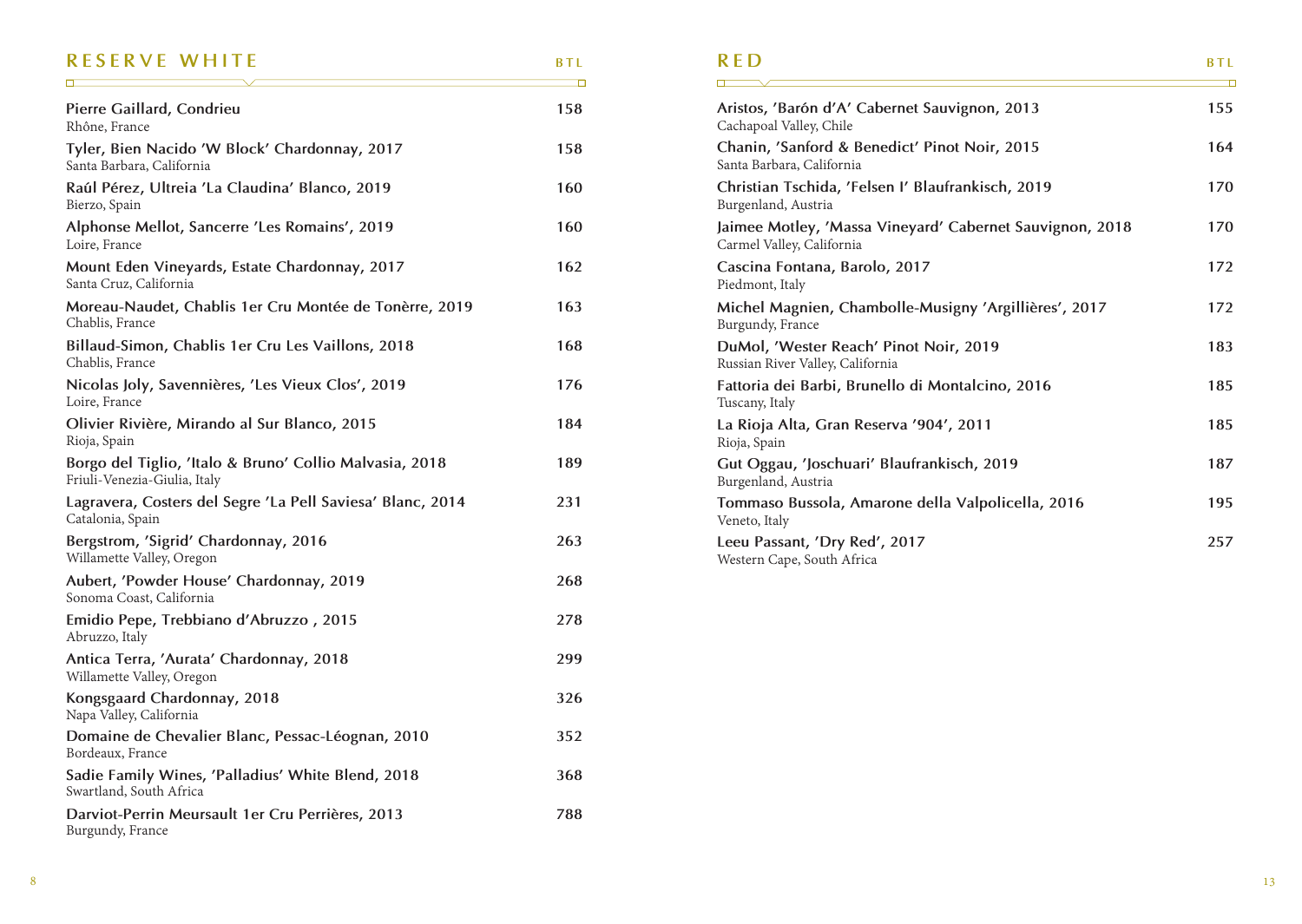#### **RED** BTL  $\overline{\phantom{a}}$

| Newfound, 'Yount Mill' Grenache, 2019<br>Napa Valley, California                  | 130 |
|-----------------------------------------------------------------------------------|-----|
| Newfound, 'Shake Ridge' Mourvèdre, 2019<br>Sierra Foothills, California           | 130 |
| Jean Foillard, Morgon 'Côte du Py', 2019<br>Beaujolais, France                    | 131 |
| Chacra, 'Cincuenta y Cinco' Pinot Noir, 2020<br>Patagonia, Argentina              | 134 |
| Marchesi di Barolo, Barolo Tradizione, 2016<br>Piedmont, Italy                    | 134 |
| Domaine Gros' Noré, Bandol Rouge, 2017<br>Provence, France                        | 134 |
| Nicolas Jay, Pinot Noir, 2017<br>Willamette Valley, Oregon                        | 137 |
| Melville, 'Donna's Block' Syrah, 2018<br>Santa Barbara, Californian               | 139 |
| Simon Bize, Savigny-lès-Beaune, 2019<br>Burgundy, France                          | 143 |
| Snowden, 'The Ranch' Cabernet Sauvignon, 2018<br>Napa Valley, California          | 147 |
| Peay Vineyards, 'La Bruma' Syrah, 2019<br>Sonoma Coast, California                | 147 |
| Domaine de Ferrand, Châteauneuf-du-Pape, 2019<br>Rhône, France                    | 147 |
| Domaine Guiberteau, Saumur Rouge 'Les Chapaudaises', 2018<br>Loire, France        | 149 |
| Cordero di Montezemolo, Barolo Monfalletto, 2017<br>Piedmont, Italy               | 149 |
| Domaine de l'Horizon, Côtes Catalanes Rouge, 2014<br>Longuedoc-Roussillon, France | 153 |
| Mayacamas, 'Mt. Veeder' Merlot, 2018<br>Napa Valley, California                   | 153 |
| Louis Boillot, Gevrey-Chambertin, 2018<br>Burgundy, France                        | 153 |
| André & Mireille Tissot, Pinot Noir 'Sous la Tour', 2018<br>Jura, France          | 153 |
| Domaine Charvin, Châteauneuf-du-Pape, 2019<br>Rhône, France                       | 155 |

# **ORANGE**

 $\overline{\phantom{a}}$ 

 $\overline{\phantom{0}}$ 

| Day Wines, 'Tears of Vulcan', 2020<br>Willamette, Oregon                                | 84  |
|-----------------------------------------------------------------------------------------|-----|
| Domaine du Pelican, Arbois Savignin 'Maceration Pelliculaire', 2019 137<br>Jura, France |     |
| Ronchi di Cialla, Cialla Bianco, 1998<br>Friuli-Venezia-Giulia, Italy                   | 163 |

## **ROSÉ BTL**

| Argiolas, Isola dei Nuraghi 'Serra Lori' Rosato, 2018<br>Sardinia, Italy | 42 |
|--------------------------------------------------------------------------|----|
| Gai'a, '14-18h' Agiorgitiko Rosé, 2019<br>Nemea, Greece                  | 46 |
| Jurtschitsch, Rosé vom Zweigelt, 2020<br>Kamptal, Austria                | 50 |
| Bodegas Muga, Rosado, 2020<br>Rioja, Spain                               | 55 |
| Terrassen, Blaufrankisch Rosé, 2019<br>Finger Lakes, New York            | 57 |